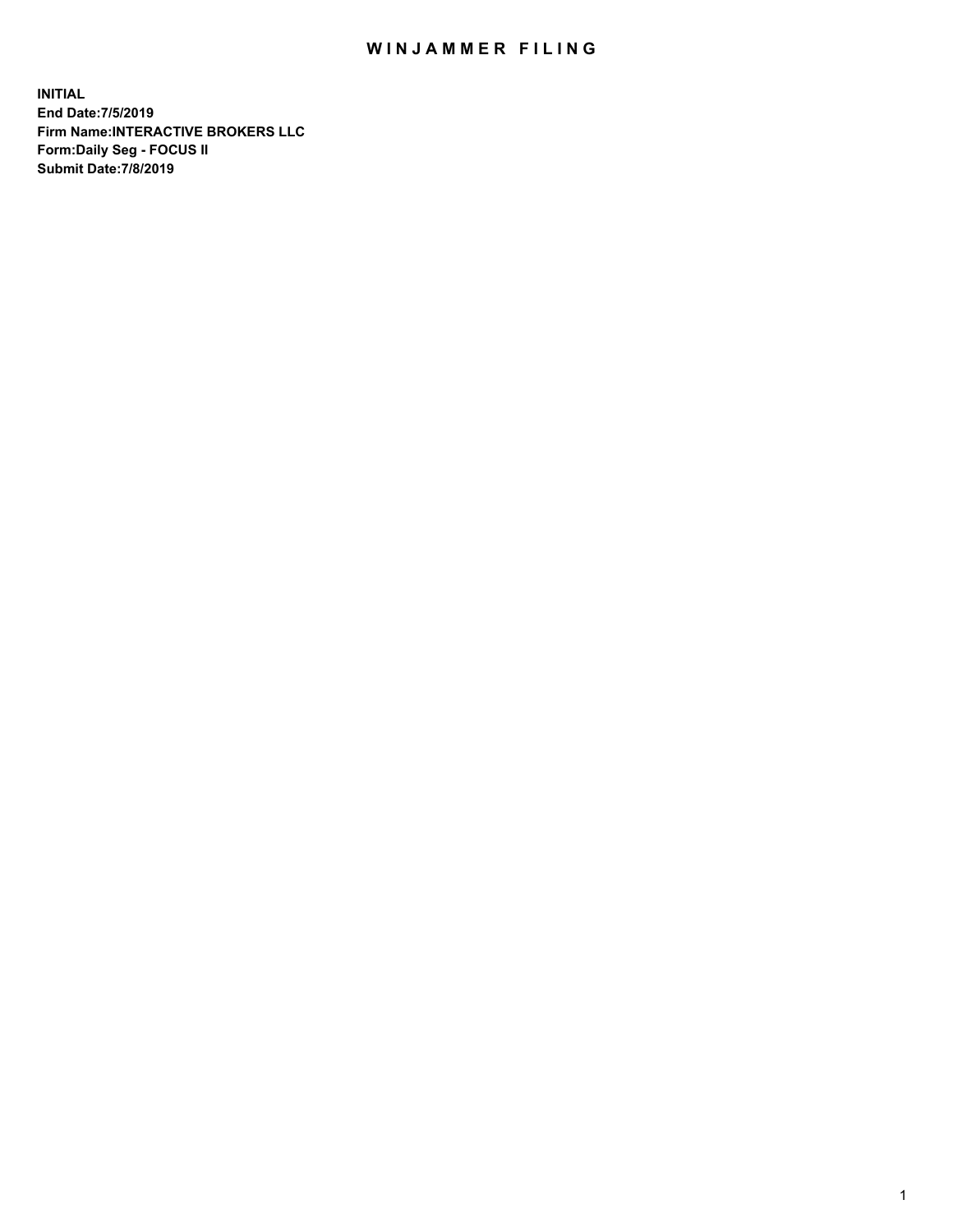**INITIAL End Date:7/5/2019 Firm Name:INTERACTIVE BROKERS LLC Form:Daily Seg - FOCUS II Submit Date:7/8/2019 Daily Segregation - Cover Page**

| Name of Company                                                                                                                                                                                                                                                                                                                | <b>INTERACTIVE BROKERS LLC</b>                                                                  |
|--------------------------------------------------------------------------------------------------------------------------------------------------------------------------------------------------------------------------------------------------------------------------------------------------------------------------------|-------------------------------------------------------------------------------------------------|
| <b>Contact Name</b>                                                                                                                                                                                                                                                                                                            | <b>James Menicucci</b>                                                                          |
| <b>Contact Phone Number</b>                                                                                                                                                                                                                                                                                                    | 203-618-8085                                                                                    |
| <b>Contact Email Address</b>                                                                                                                                                                                                                                                                                                   | jmenicucci@interactivebrokers.c<br>om                                                           |
| FCM's Customer Segregated Funds Residual Interest Target (choose one):<br>a. Minimum dollar amount: ; or<br>b. Minimum percentage of customer segregated funds required:% ; or<br>c. Dollar amount range between: and; or<br>d. Percentage range of customer segregated funds required between: % and %.                       | $\overline{\mathbf{0}}$<br>$\overline{\mathbf{0}}$<br>155,000,000 245,000,000<br>0 <sub>0</sub> |
| FCM's Customer Secured Amount Funds Residual Interest Target (choose one):<br>a. Minimum dollar amount: ; or<br>b. Minimum percentage of customer secured funds required:% ; or<br>c. Dollar amount range between: and; or<br>d. Percentage range of customer secured funds required between:% and%.                           | $\overline{\mathbf{0}}$<br>$\overline{\mathbf{0}}$<br>80,000,000 120,000,000<br>00              |
| FCM's Cleared Swaps Customer Collateral Residual Interest Target (choose one):<br>a. Minimum dollar amount: ; or<br>b. Minimum percentage of cleared swaps customer collateral required:% ; or<br>c. Dollar amount range between: and; or<br>d. Percentage range of cleared swaps customer collateral required between:% and%. | $\overline{\mathbf{0}}$<br>$\underline{\mathbf{0}}$<br>0 <sub>0</sub><br>0 <sub>0</sub>         |

Attach supporting documents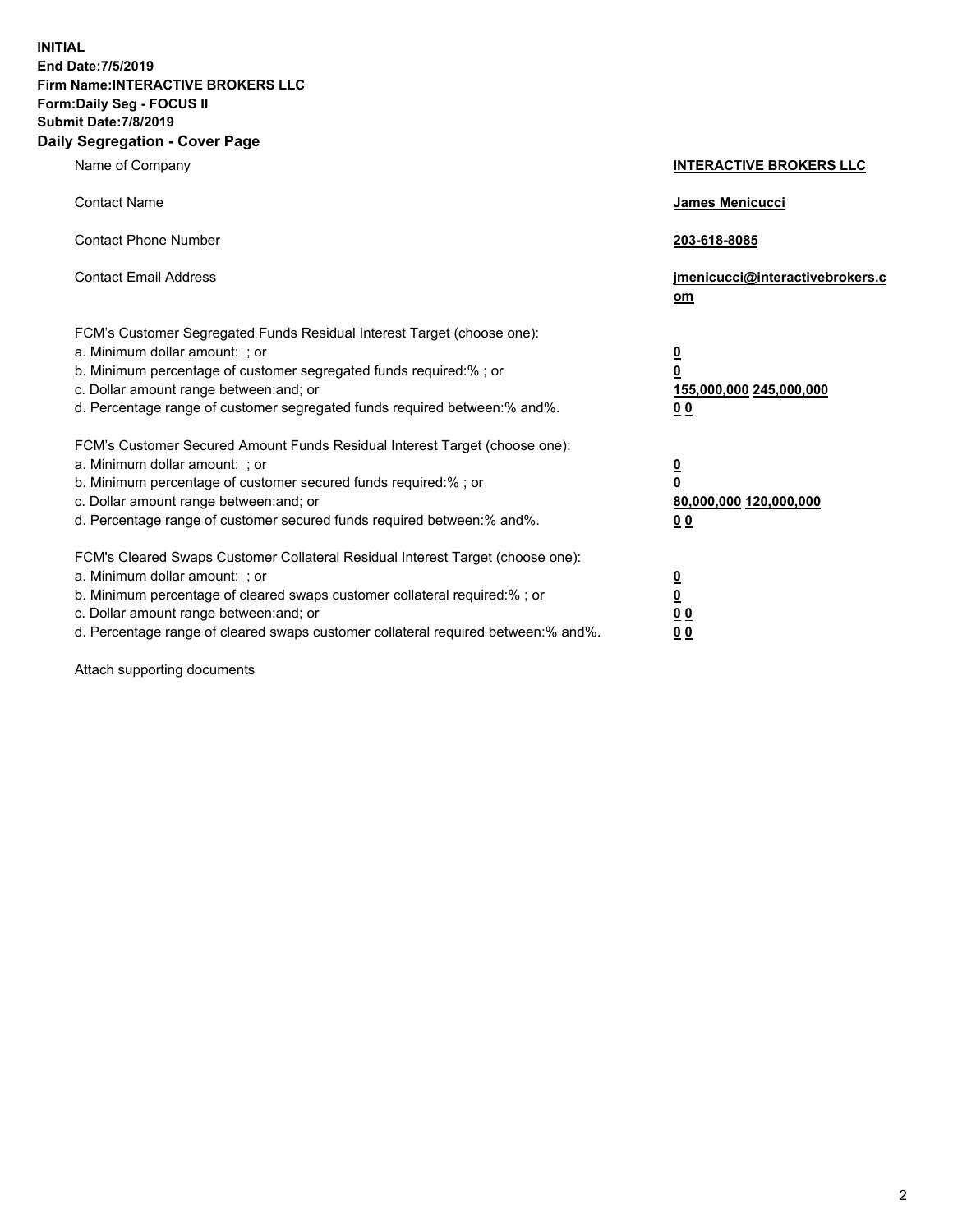## **INITIAL End Date:7/5/2019 Firm Name:INTERACTIVE BROKERS LLC Form:Daily Seg - FOCUS II Submit Date:7/8/2019 Daily Segregation - Secured Amounts**

|                | Dany Ocgregation - Occarea Anioants                                                         |                                  |
|----------------|---------------------------------------------------------------------------------------------|----------------------------------|
|                | Foreign Futures and Foreign Options Secured Amounts                                         |                                  |
|                | Amount required to be set aside pursuant to law, rule or regulation of a foreign            | $0$ [7305]                       |
|                | government or a rule of a self-regulatory organization authorized thereunder                |                                  |
| 1.             | Net ledger balance - Foreign Futures and Foreign Option Trading - All Customers             |                                  |
|                | A. Cash                                                                                     | 467,653,658 [7315]               |
|                | B. Securities (at market)                                                                   | $0$ [7317]                       |
| 2.             | Net unrealized profit (loss) in open futures contracts traded on a foreign board of trade   | 23,747,561 [7325]                |
| 3.             | Exchange traded options                                                                     |                                  |
|                | a. Market value of open option contracts purchased on a foreign board of trade              | 69,660 [7335]                    |
|                | b. Market value of open contracts granted (sold) on a foreign board of trade                | -28,407 [7337]                   |
| 4.             | Net equity (deficit) (add lines 1. 2. and 3.)                                               | 491,442,472 [7345]               |
| 5.             | Account liquidating to a deficit and account with a debit balances - gross amount           | <b>9,649</b> [7351]              |
|                | Less: amount offset by customer owned securities                                            | 0 [7352] 9,649 [7354]            |
| 6.             | Amount required to be set aside as the secured amount - Net Liquidating Equity              | 491,452,121 [7355]               |
|                | Method (add lines 4 and 5)                                                                  |                                  |
| 7.             | Greater of amount required to be set aside pursuant to foreign jurisdiction (above) or line | 491,452,121 [7360]               |
|                | 6.                                                                                          |                                  |
|                | FUNDS DEPOSITED IN SEPARATE REGULATION 30.7 ACCOUNTS                                        |                                  |
| $\mathbf{1}$ . | Cash in banks                                                                               |                                  |
|                | A. Banks located in the United States                                                       | 112,255,167 [7500]               |
|                | B. Other banks qualified under Regulation 30.7                                              | 0 [7520] 112,255,167 [7530]      |
| 2.             | Securities                                                                                  |                                  |
|                | A. In safekeeping with banks located in the United States                                   | 413,742,755 [7540]               |
|                | B. In safekeeping with other banks qualified under Regulation 30.7                          | 0 [7560] 413,742,755 [7570]      |
| 3.             | Equities with registered futures commission merchants                                       |                                  |
|                | A. Cash                                                                                     | $0$ [7580]                       |
|                | <b>B.</b> Securities                                                                        | $0$ [7590]                       |
|                | C. Unrealized gain (loss) on open futures contracts                                         | $0$ [7600]                       |
|                | D. Value of long option contracts                                                           | $0$ [7610]                       |
|                | E. Value of short option contracts                                                          | 0 [7615] 0 [7620]                |
| 4.             | Amounts held by clearing organizations of foreign boards of trade                           |                                  |
|                | A. Cash                                                                                     | $0$ [7640]                       |
|                | <b>B.</b> Securities                                                                        | $0$ [7650]                       |
|                | C. Amount due to (from) clearing organization - daily variation                             | $0$ [7660]                       |
|                | D. Value of long option contracts                                                           | $0$ [7670]                       |
|                | E. Value of short option contracts                                                          | 0 [7675] 0 [7680]                |
| 5.             | Amounts held by members of foreign boards of trade                                          |                                  |
|                | A. Cash                                                                                     | 68,028,483 [7700]                |
|                | <b>B.</b> Securities                                                                        | $0$ [7710]                       |
|                | C. Unrealized gain (loss) on open futures contracts                                         | 19,106,700 [7720]                |
|                | D. Value of long option contracts                                                           | 69,660 [7730]                    |
|                | E. Value of short option contracts                                                          | -28,407 [7735] 87,176,436 [7740] |
| 6.             | Amounts with other depositories designated by a foreign board of trade                      | $0$ [7760]                       |
| 7.             | Segregated funds on hand                                                                    | $0$ [7765]                       |
| 8.             | Total funds in separate section 30.7 accounts                                               | 613,174,358 [7770]               |
| 9.             | Excess (deficiency) Set Aside for Secured Amount (subtract line 7 Secured Statement         | 121,722,237 [7380]               |
|                | Page 1 from Line 8)                                                                         |                                  |
| 10.<br>11.     | Management Target Amount for Excess funds in separate section 30.7 accounts                 | 80,000,000 [7780]                |
|                | Excess (deficiency) funds in separate 30.7 accounts over (under) Management Target          | 41,722,237 [7785]                |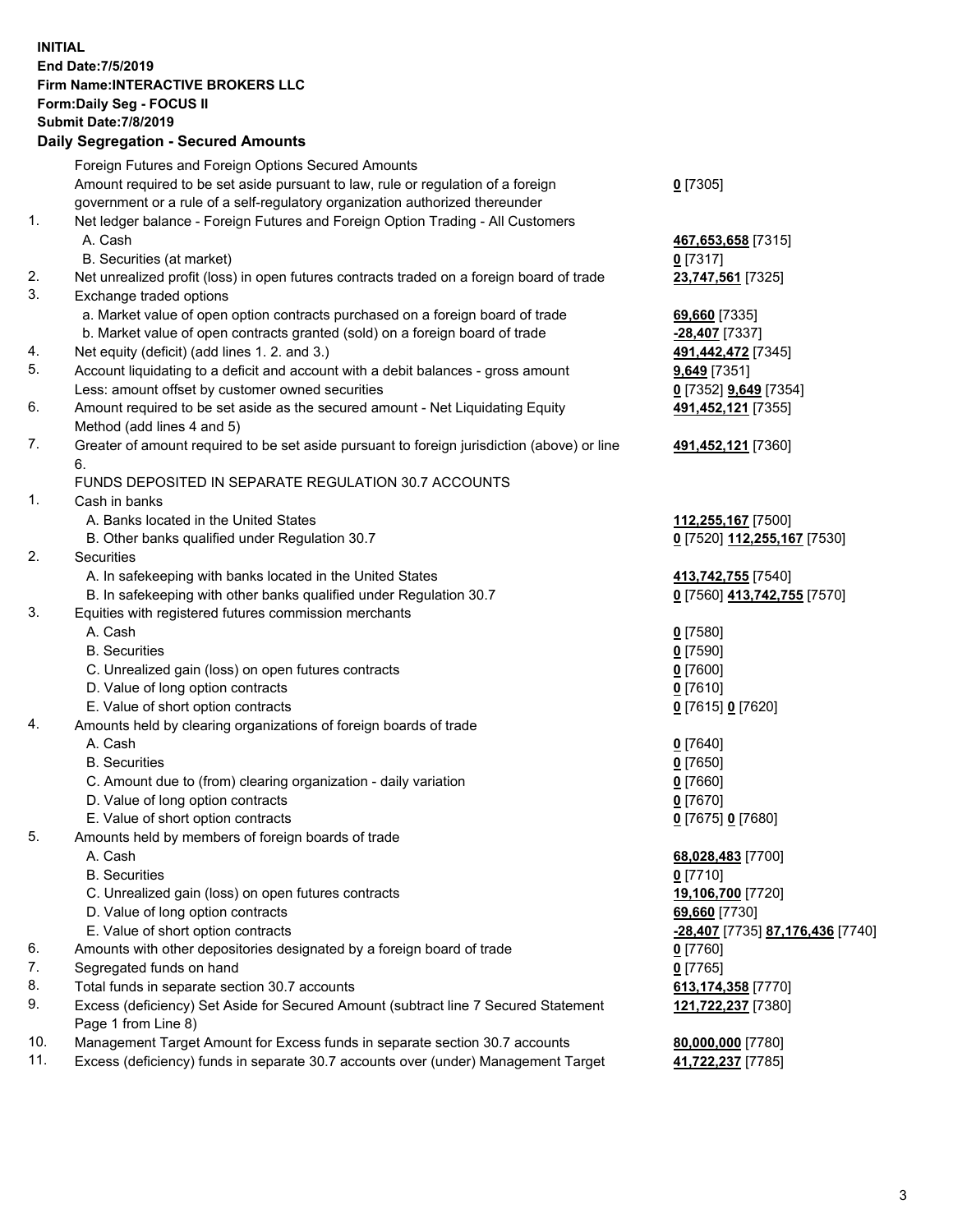**INITIAL End Date:7/5/2019 Firm Name:INTERACTIVE BROKERS LLC Form:Daily Seg - FOCUS II Submit Date:7/8/2019 Daily Segregation - Segregation Statement** SEGREGATION REQUIREMENTS(Section 4d(2) of the CEAct) 1. Net ledger balance A. Cash **3,999,774,587** [7010] B. Securities (at market) **0** [7020] 2. Net unrealized profit (loss) in open futures contracts traded on a contract market **-58,908,082** [7030] 3. Exchange traded options A. Add market value of open option contracts purchased on a contract market **172,190,751** [7032] B. Deduct market value of open option contracts granted (sold) on a contract market **-219,453,609** [7033] 4. Net equity (deficit) (add lines 1, 2 and 3) **3,893,603,647** [7040] 5. Accounts liquidating to a deficit and accounts with debit balances - gross amount **1,261,693** [7045] Less: amount offset by customer securities **0** [7047] **1,261,693** [7050] 6. Amount required to be segregated (add lines 4 and 5) **3,894,865,340** [7060] FUNDS IN SEGREGATED ACCOUNTS 7. Deposited in segregated funds bank accounts A. Cash **806,273,716** [7070] B. Securities representing investments of customers' funds (at market) **2,051,077,545** [7080] C. Securities held for particular customers or option customers in lieu of cash (at market) **0** [7090] 8. Margins on deposit with derivatives clearing organizations of contract markets A. Cash **9,541,791** [7100] B. Securities representing investments of customers' funds (at market) **1,288,395,114** [7110] C. Securities held for particular customers or option customers in lieu of cash (at market) **0** [7120] 9. Net settlement from (to) derivatives clearing organizations of contract markets **-10,883,449** [7130] 10. Exchange traded options A. Value of open long option contracts **172,371,591** [7132] B. Value of open short option contracts **-219,689,363** [7133] 11. Net equities with other FCMs A. Net liquidating equity **0** [7140] B. Securities representing investments of customers' funds (at market) **0** [7160] C. Securities held for particular customers or option customers in lieu of cash (at market) **0** [7170] 12. Segregated funds on hand **0** [7150] 13. Total amount in segregation (add lines 7 through 12) **4,097,086,945** [7180] 14. Excess (deficiency) funds in segregation (subtract line 6 from line 13) **202,221,605** [7190] 15. Management Target Amount for Excess funds in segregation **155,000,000** [7194] 16. Excess (deficiency) funds in segregation over (under) Management Target Amount **47,221,605** [7198]

Excess